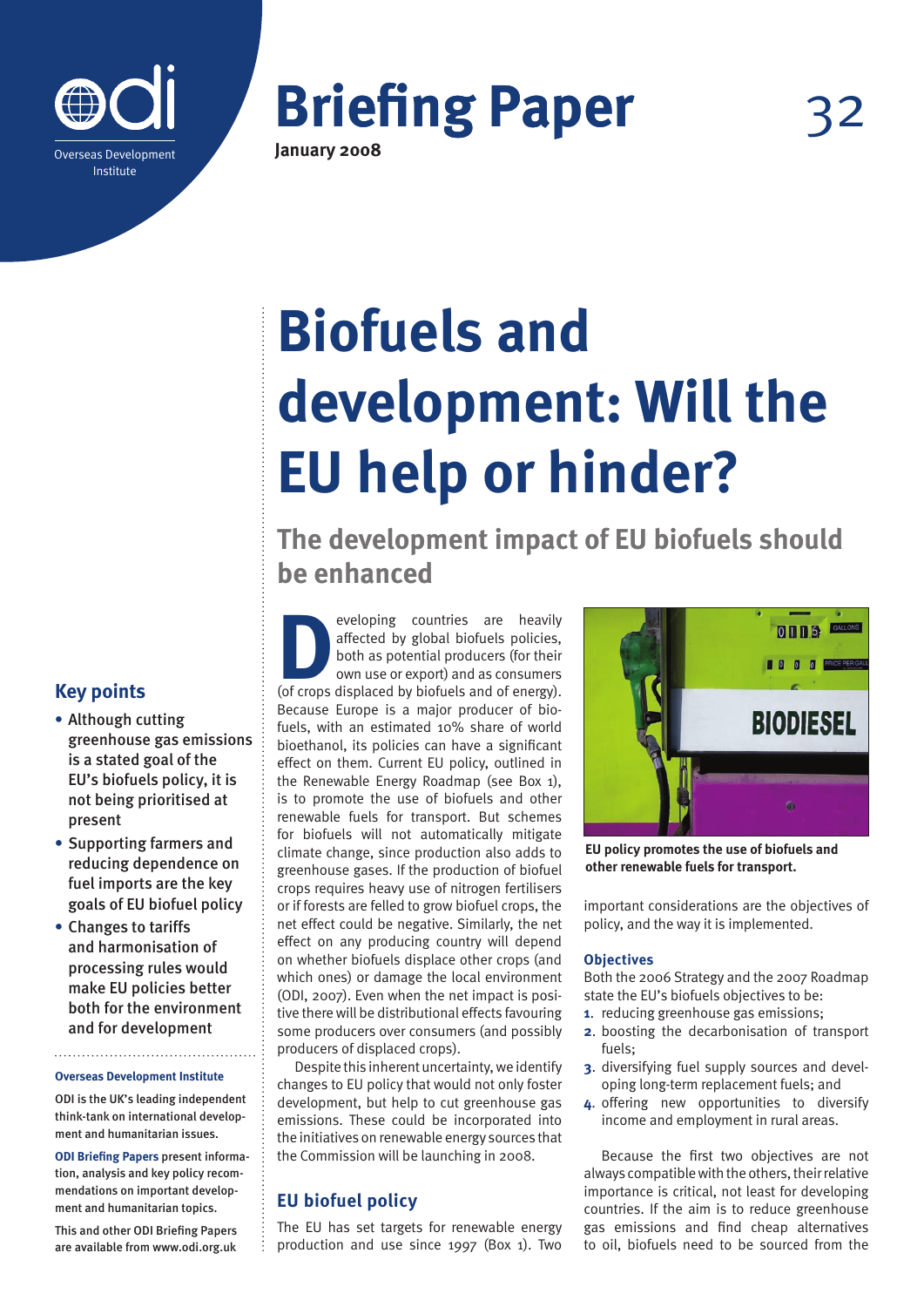### **Box 1: The evolution of EU biofuel policy**

1997: An EU 'White Paper' sets targets for the share of renewable energy — 12% of 'gross inland energy consumption' by 2010 to be achieved through doubling the contribution of renewables to electricity and heat production, plus a significant increase of biofuel for transport by 2010.

2001: The Commission adopts proposals for legislation on alternative fuels for road transport (biofuels, natural gas and hydrogen). Recommends quantitative commitments, but not until 2005 (to allow production facilities to be established), and proposes a 2% biofuel substitution as a realistic initial target rising annually by 0.75% to 5.75% by 2010.

2003: the EU Biofuels Directive establishes these non-mandatory 'reference values' for the share of biofuels in petrol and diesel consumption (2% in 2005; 5.75% in 2010) with member states required to set 'national indicative targets' in 2004 (for 2005) and by 2007 (for 2010). These targets are not mandatory but constitute a moral commitment by member states. Progress is patchy, reflecting differences between national policies; nine EU countries set mandatory blending requirements. The Energy Taxation Directive allows tax reductions or exemptions to be given under certain conditions by those states wishing to favour biofuels in this way.

2006: Commission Communication on the EU Strategy for Biofuels looks at how to promote biofuels in the EU and developing countries, how this contributes to the Lisbon strategy objectives, and is 'positive for the environment'. It outlines cost-effectiveness issues, 'level of ambition after 2010' and assesses the full environmental impact of biofuels.

2007: The Biofuels Progress Report recognises that the 12% target for the contribution to overall energy consumption by 2010 is unlikely to be met. Only Germany and Sweden have achieved the 2005 reference values against a Member State average of only 52% target achievement. The Renewable Energy Roadmap proposes a legally binding target by 2020 of 20% for renewable energy sources in 'gross inland consumption', with the minimum target for biofuels at 10% of overall consumption of petrol and diesel in transport. The Council approved the latter target in March and member states are to set out their proposed means of achievement in National Action Plans. The Commission plans follow-up action in 2008.

Full details of all these documents are given in Box 3 at the end of this paper.

country with the lowest financial and environmental costs, which may well be in the South (Box 2). If it is to reduce dependency and boost farmer incomes, preference will be given to high-cost European sources.

In its 2006 Strategy, the European Commission recognised the economic and environmental benefits for several developing countries from the production of biofuels from suitable feedstocks. It could create additional employment, reduce energy bills and open up potential export markets, as well as offering a feasible alternative for some sugar-producing countries affected by reform of the EU sugar regime. The Roadmap also accepts that the supply of sustainable biofuels to the EU is constrained and that Europe should be ready to examine whether further market access would be an option to help the development of the market.

#### **Practice**

Despite such statements, the EU's current practice seems to favour objectives 3 and 4 (reduced import dependence and farm incomes) over 1 and 2 (reducing greenhouse gases). Support – direct and indirect – that is available only to European producers dominates, and is heavily biased towards the use of domestically grown feedstock for biofuels.

Domestic producers have been supported both directly and indirectly (see Table 1). The 'energy crops' scheme provides a direct subsidy (€45 per hectare) and allows such crops to be grown on 'setaside' land (which otherwise cannot be used for production under EU agricultural rules). It is needed partly to offset the high cost of European feedstock, which occurs partly because of the indirect subsidy to European farmers (paid for by processors) from

onerous duties on imports from the most competitive global producers. In addition, some member states provide a direct subsidy 'at the petrol pump', by reducing the excise duty on blended fuels, although this practice is changing. Although technically available to biofuels from any global source at present, the other two subsidies keep imports low.

In 2004, rape seed accounted for more than three-quarters of EU energy crops, with the most widely grown grains (maize and barley) accounting for less than a tenth as much. Since then the EC has made sugar beet grown for bioethanol eligible for the energy premium, but its importance relative to grains will be influenced by the demand for food use, which remains high.

The €3.7 billion of subsidies reported in Table 1 (probably an underestimate as many subsidies are under-reported) is increasing. The area planted has increased so rapidly (to 2.84 million hectares) that in October 2007 the EU was reported as having to cut the eligible area to keep within its budget of €90 million. The EU's 2020 target will require a more than five-fold increase in the current rate of biofuel blending. To achieve this, EU support to biofuels could treble if there is no change to current rates of subsidy.

### **Trade policy**

The principal instrument affecting developing countries is European trade policy. The EU claims not to be protectionist, pointing out that ACP (Africa, Caribbean and Pacific) and least developed countries, as well as a few other countries benefiting from its most generous trade preferences, have unlimited duty-free access to the European market.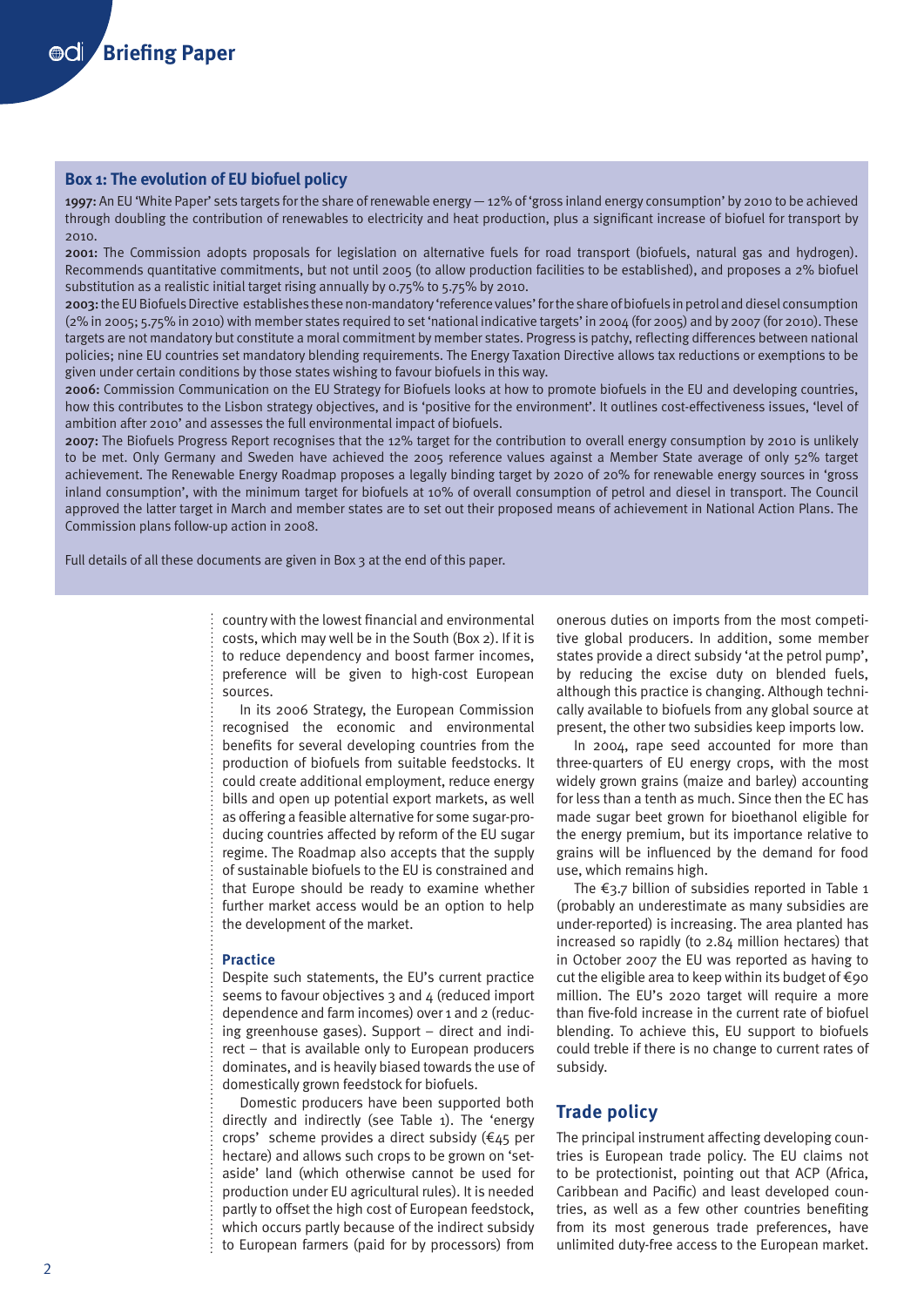Although true, this defence overlooks the areas of protection that are critical in determining the pattern of European biofuel production (Table 2).

For sound commercial reasons, countries that have preferential access do not use it to sell bioethanol, whilst those that might sell do not have liberal access. Bioethanol (Harmonised System heading 2207) enters duty free under some preferences, but it does not when supplied by the largest world producers such as Brazil and China. Moreover, every EU member has a different set of complex rules on denaturing, which makes compliance for imports expensive.

Most ACP and least developed country producers of surplus, competitively priced sugar have industries that are geared up to supply the EU sugar market at prices that are still well above world market levels, despite recent and planned cuts. It does not make commercial sense to export low-priced biopetrol feedstock rather than high priced sugar or ethanol for human consumption.

The top three import sources for un-denatured ethanol and all major sources for denatured pay most-favoured-nation (MFN) tariffs. These are high: when expressed as a percentage of the 'before tax price', the 2006 tariff on imports from Brazil of denatured ethanol was equivalent to 27%. The net effect is to restrict imports of ethanol.

Recent changes in EU trade policy towards Pakistan (resulting from WTO disputes) illustrate the impact of EU protection. Until 2004, Pakistan had duty-free access under a special preferential Generalised System of Preferences (GSP) regime, but tariffs were imposed in 2005 and reached full, non-preferential MFN levels in 2006. When duty free, Pakistan's exports were exclusively the higher-value un-denatured ethanol for human consumption. Whilst ending preferences has resulted in a shift towards denatured ethanol for industrial use (for which the tariff is lower), the overall fall in exports has been sharp. EU imports from Pakistan during the first 8 months of 2007 were only 75% (by volume pro rata) the 2004 level.

The precise level of imports exclusively for biofuels is not known, as the EU's tariff codes do not distinguish between denatured ethanol for biofuel and that for other industrial uses. But it is clear that by providing preferences only to smaller producers selling primarily for human consumption and restricting imports from the lowest-cost global suppliers, EU policy limits biofuel imports to a level that will not 'disturb' EU prices, despite a small number of 'indirect' routes into the market.

The EU has linked the possibility of liberalisation to multilateral or regional negotiations. The 2007 Biofuels Progress Report links opening the growing EU biofuel market to imports to finding a successful conclusion to on-going multilateral trade negotiations. The Renewable Energy Roadmap links increased market access for competitive Latin American ethanol producers to progress on the

### **Table 1: Support for ethanol and biodiesel in the EU (2006)**

|                                                  | Ethanol $(\epsilon)$ | Biodiesel $(\epsilon)$ |
|--------------------------------------------------|----------------------|------------------------|
| <b>Total support</b>                             | 1,290,000,000        | 2,436,000,000          |
| <b>Support per litre consumed</b>                | 0.74                 | 0.50                   |
| Support per gigajoule (GJ)                       | 35                   | 15                     |
| Support per litre of petrol or diesel equivalent | 1.10                 | 0.55                   |

'Support' encompasses both market price support and subsidies. *Source:* Global Subsidies Initiative (2007).

free trade area negotiations with Mercosur. But by offering to liberalise only in these ways, a shift to a more efficient biofuel regime will occur only if the EU obtains 'concessions' from its negotiating partners whereas it should happen because it is desirable in its own right.

## **Does EU policy actually reduce climate change?**

By giving priority to its goals of reducing the dependence on imports and maintaining farm incomes, is the EU failing to achieve fully its objective of reducing greenhouse gases? The Commission acknowledged in the 2006 Biofuels Strategy that 'incentives for biofuels do not take into account the actual greenhouse gas benefits of the different biofuels and their production pathways' (p.10). By failing to consider the entire EU production chain, policy overlooks elements that add to greenhouse gases and, hence, offset the reductions achieved from biofuels.

Biofuel production within Europe is energy-intensive. Feedstock requires inputs such as nitrogen fertilisers, which also generate greenhouse gases such as nitrous oxide. The OECD calculates that whilst sugarcane in Brazil has the potential to reduce total life-cycle greenhouse gas emissions by up to 90%, the best point estimate for ethanol from starchy grains in the EU and USA could be as little as 13%

### **Box 2: Feedstock for biofuels**

Biofuels can be made from many widely grown crops (sugar, grains, oilseeds), novel sources (such as Jatropha) are being promoted, and there is scope in future to bypass crops altogether through biotechnology. Sugar and grains are used for biopetrol and oilseeds for biodiesel. EU biopetrol feedstock subsidies have tended to be used for grains (such as barley), which are a less efficient source than sugar. EU tariffs on biopetrol feedstock are higher than on biodiesel because Europe bound its tariffs on oilseeds at low levels (now mainly below 10%) in the 1960s, and cannot now increase them under WTO rules.

Sugar is at the centre: it is the most efficient source of biopetrol, is widely available in developing countries and faces high EU tariffs (plus strong EU preferences for some states over others). Trade is normally in sugar-based ethanol, which can also be used for human consumption. Hence, sugar producers can export (in declining order of unit value) refined or raw sugar for human consumption, ethanol for human consumption, or ethanol for industrial use including biopetrol.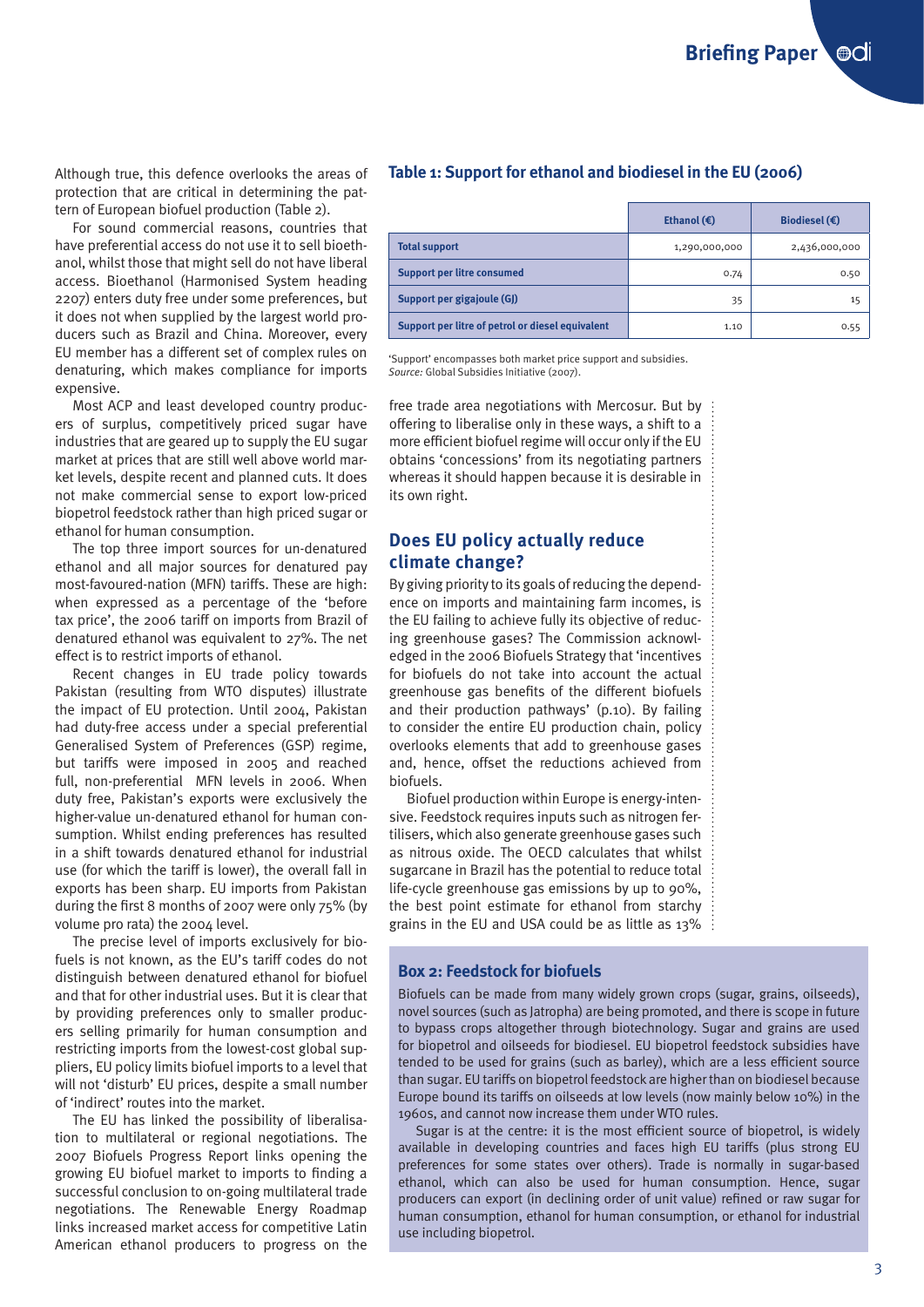### **Table 2: EU tariffs on major biofuels and foodstocks**

| Code                           | <b>Description</b>                                                       | Tariff payable under selected import regimes |            |          |                                                                   |  |
|--------------------------------|--------------------------------------------------------------------------|----------------------------------------------|------------|----------|-------------------------------------------------------------------|--|
|                                |                                                                          | <b>MFN</b>                                   | <b>GSP</b> | $GSP+$   | Cotonou                                                           |  |
| <b>Ethanol</b>                 |                                                                          |                                              |            |          |                                                                   |  |
| 22071000                       | Undenatured ethyl alcohol<br>of actual alcoholic strength<br>$of = 80\%$ | 19.2€/hl                                     | n/a        | $\Omega$ | $\Omega$                                                          |  |
| 22072000                       | Denatured ethyl alcohol and<br>other spirits of any strength             | 10.2€/hl                                     | n/a        | $\Omega$ | $\circ$                                                           |  |
| <b>Bioethanol constituents</b> |                                                                          |                                              |            |          |                                                                   |  |
| 10030090                       | Barley (excluding seed)                                                  | See note<br>(a)                              | n/a        | n/a      | Within the limit of the<br>quota [15,000 tons]<br>reduction 50%   |  |
| 10059000                       | Maize (excluding seed)                                                   |                                              |            |          | Reduction 1.81€/ton                                               |  |
| 12129920                       | Sugar cane                                                               | 4.6€/100<br>kg net                           | n/a        | n/a      | 3.8€/100 kg net                                                   |  |
| 17031000                       | Cane molasses resulting<br>from the extraction or<br>refining of sugar   | See note<br>(b)                              | n/a        | n/a      | Within the limit of the<br>quota [600,000 tons]<br>reduction 100% |  |
| <b>Biodiesel constituents</b>  |                                                                          |                                              |            |          |                                                                   |  |
| 1507                           | Soya-bean oil                                                            | $3.2 - 9.6$                                  | $0 - 6.1$  | $\Omega$ | $\Omega$                                                          |  |
| 1508                           | Groundnut oil                                                            | $0 - 9.6$                                    | $0 - 6.1$  | $\Omega$ | $\Omega$                                                          |  |
| 1511                           | Palm oil                                                                 | $0-12.8$                                     | $0 - 4.4$  | $\Omega$ | $\circ$                                                           |  |
| 1513                           | Coconut copra, palm kernel<br>or babassu oil                             | $2.5 - 12.8$                                 | $0 - 8.9$  | $\Omega$ | $\Omega$                                                          |  |
| 1514                           | Rape, colza or mustard oil                                               | $3.2 - 9.6$                                  | $0 - 6.1$  | $\Omega$ | O                                                                 |  |

a) The UK tariff states 'The Community undertakes … to apply a duty at a level and in a manner so that the duty-paid import price … will not be greater than the effective intervention price (or in the event of a modification of the current system, the effective support price) increased by 55% ...'; (b) 'CAP safeguard changes may apply … This duty rate may be amended frequently. Please refer to CHIEF or the EPU for the rate in force on day of import.' *Source:* UK Tariff (2007).

> (OECD, 2007:18). Even for ethanol from EU sugar beet, the greenhouse gas reduction over gasoline and mineral diesel is less than half as great as for Brazilian cane.

> According to the Global Subsidies Initiative, EU Commissioners have stated in several public meetings that the new Directive proposals will allow only sustainably-produced biofuels to count against targets and obtain subsidy. Whilst not explicitly confirming this, the Renewable Energy Roadmap states that it will promote a proposal for an incentive/support system for biofuels that discourages the conversion of land with high biodiversity value for the purpose of cultivating biofuel feedstocks; discourages poor systems of biofuel production; and encourages the use of second-generation production processes. Further such initiatives have been flagged for 2008.

But such moves cannot negate the inherent inefficiency of EU feedstock, nor the fact that competition for land is greater than in some developing countries. This increases the likelihood that greater biofuel use will result in food prices that are higher than they otherwise would be (especially if the currently high world market levels persist). Developing countries could be hit by the triple whammy that greenhouse gas emissions are cut only modestly, there are only minor curbs on rising prices for imported oil, and food import prices continue to rise.

### **A policy to cut emissions and help development**

The EU should give primacy to its objective of cutting greenhouse gas emissions, a change that would also help developing countries. In its renewable energy initiatives promised for 2008 it should be ready to examine freer market access rather than further subsidies to domestic production as an option to develop the biofuel market.

Reform of the EU sugar import regime will be a central element. Widespread liberalisation of sugar and its products is unlikely in the medium term (as EU prices would fall so sharply as to cause serious problems for domestic producers). The EU's 2005 sugar reform plan assumes that imports can be restricted to no more than 3.5 million tonnes. Moreover, it would be likely to push many ACP exporters out of the market because Brazil is more competitive.

But the EU could liberalise completely its imports of denatured ethanol only and harmonise its rules on denaturing. If it does this before liberalising imports of sugar (and possibly un-denatured ethanol) it would offer a chance to promote more environmentally friendly biofuels whilst safeguarding traditional sugar exporters. Tariff cuts across the board would encourage Brazil and other major producers to export higher-priced sugar for human consumption not lower-priced ethanol for biofuel. But cutting only denatured biofuel tariffs would bring down feedstock prices without disturbing the sugar market.

Written by Dr Christopher Stevens, ODI Director of Programmes (c.stevens@odi.org.uk) and Jodie Keane, ODI Research Officer (j.keane@odi.org.uk).

### **References**

Global Subsidies Initiative (2007) *Government Support for Ethanol and Biodiesel in the European Union*. Winnipeg: International Institute for Sustainable Development ([http://www.globalsubsidies.org/IMG/pdf/Global\\_](http://www.globalsubsidies.org/IMG/pdf/Global_Subsidies_Initiative_European_Report_on_support_to_Biofuels.pdf) [Subsidies\\_Initiative\\_European\\_Report\\_on\\_support\\_to\\_](http://www.globalsubsidies.org/IMG/pdf/Global_Subsidies_Initiative_European_Report_on_support_to_Biofuels.pdf) [Biofuels.pdf\)](http://www.globalsubsidies.org/IMG/pdf/Global_Subsidies_Initiative_European_Report_on_support_to_Biofuels.pdf).

ODI (2007) 'Biofuels, Agriculture and Poverty Reduction', *Natural Resource Perspectives* 107. London: Overseas Development Institute ([http://www.odi.org.uk/nrp/](http://www.odi.org.uk/nrp/NRP107.pdf) [NRP107.pdf\)](http://www.odi.org.uk/nrp/NRP107.pdf).

OECD (2007) 'Biofuels: Is the Cure Worse than the Disease?', Roundtable on Sustainable Development, 11–12 September ([http://media.ft.com/cms/fb8b5078-5fdb-](http://media.ft.com/cms/fb8b5078-5fdb-11dc-b0fe-0000779fd2ac.pdf)[11dc-b0fe-0000779fd2ac.pdf\)](http://media.ft.com/cms/fb8b5078-5fdb-11dc-b0fe-0000779fd2ac.pdf).

Photo credit: flickr/D. Doskocil